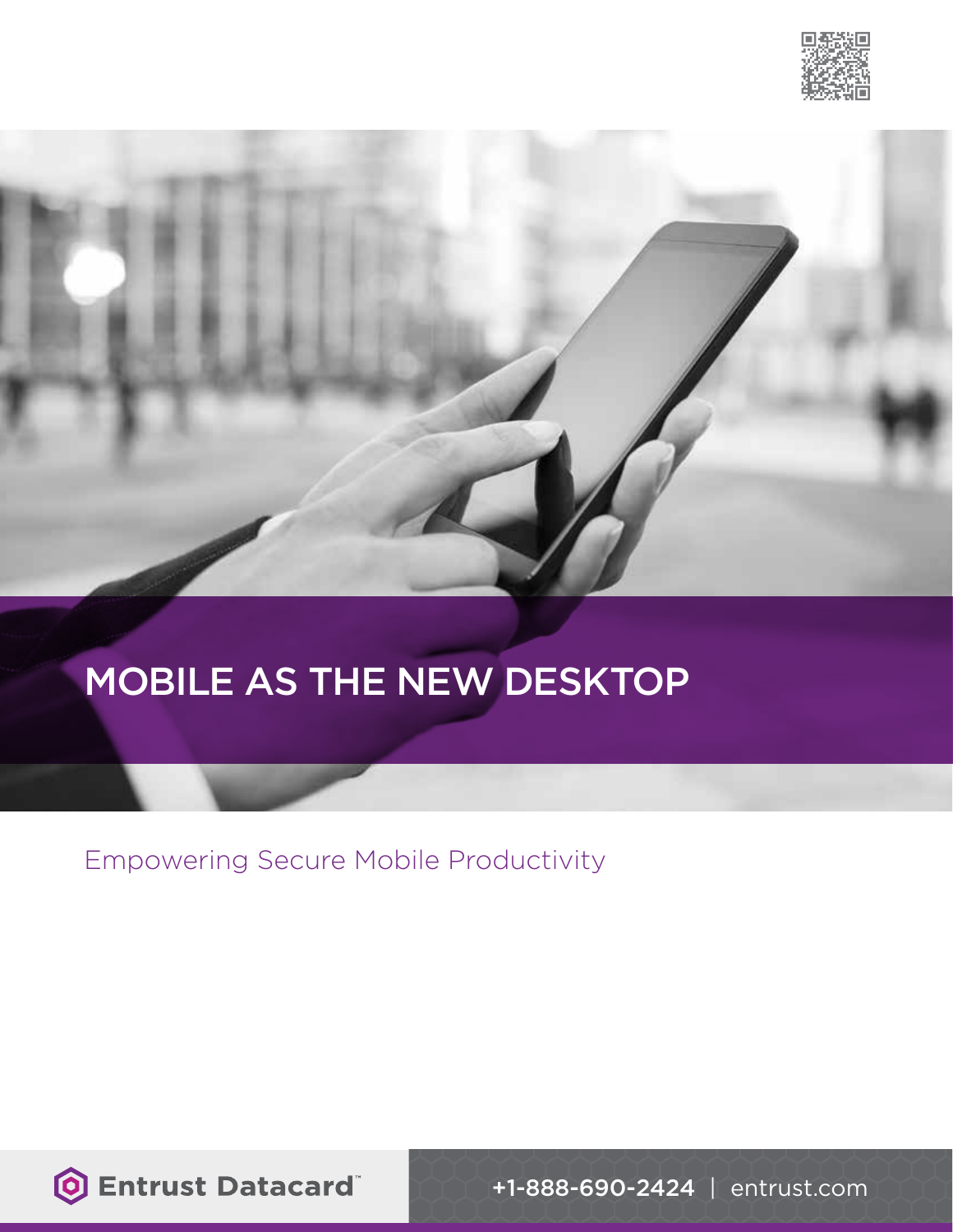# **Table of contents**

Mobility Is An Unstoppable Force Page 3

The Need For A Mobile-Centric Solution Page 4

Empowering The Mobile Desktop Page 5

Today, mobility is no longer a trend. It's an established reality, reshaping the enterprise. This white paper is the first in a three-part series on enabling the mobile desktop while securing information and protecting your organization.

Part 1: Mobile as the New Desktop — Solution Overview Part 2: A Seamless Experience for the Mobile Desktop Part 3: Buyer's Guide to Mobile Identity Solutions

### **O Entrust Datacard**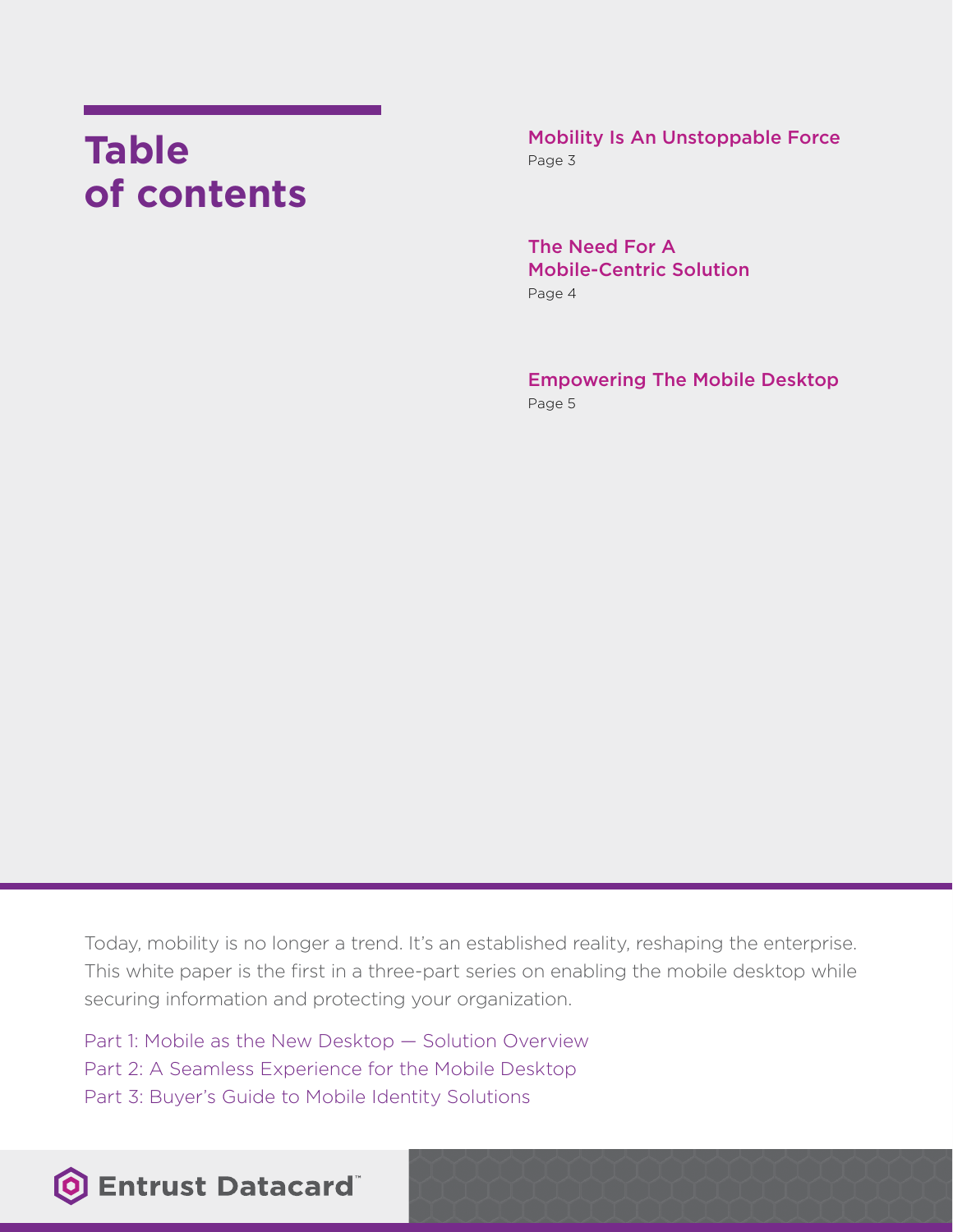

## **Mobility Is An Unstoppable Force**

Today, mobility is no longer a trend. It's the new reality — and it is reshaping the enterprise. Gone are the days of employees tethered to desktop computers, and they're no longer dependent on an Ethernet or wi-fi connection to work remotely. More and more enterprise employees are conducting daily work transactions on mobile devices. Mobility surged to 1.3 billion workers in 2015, continuing a 33 percent growth trend since 2010. These mobile workers aren't limiting themselves to a single device, either. In just the last year, the number of devices managed by enterprises grew an incredible 72 percent.

This momentum is taking mobile productivity beyond simple email and web browsing. Employees today demand a complete mobile desktop, offering complete access to enterprise applications and networks. As they manage the work/life balance, the mobile desktop empowers them with anytimeanywhere productivity. They want the bringyour- own-device (BYOD) convenience of using the familiar mobile devices they already carry everywhere. They know that mobility enables them to work smarter and finish faster — and this freedom and empowerment increases their job satisfaction.

For the enterprise, the benefits of the mobile desktop are no longer a potential advantage — they're a necessity. Mobile workers increase overall productivity by as much as 75 percent. Mobility measurably increases speed-to-market and fundamentally changes how products and services are delivered, including decreasing issue response time by 65 percent. The enterprise cannot ignore these benefits — and customers increasingly expect this level of service.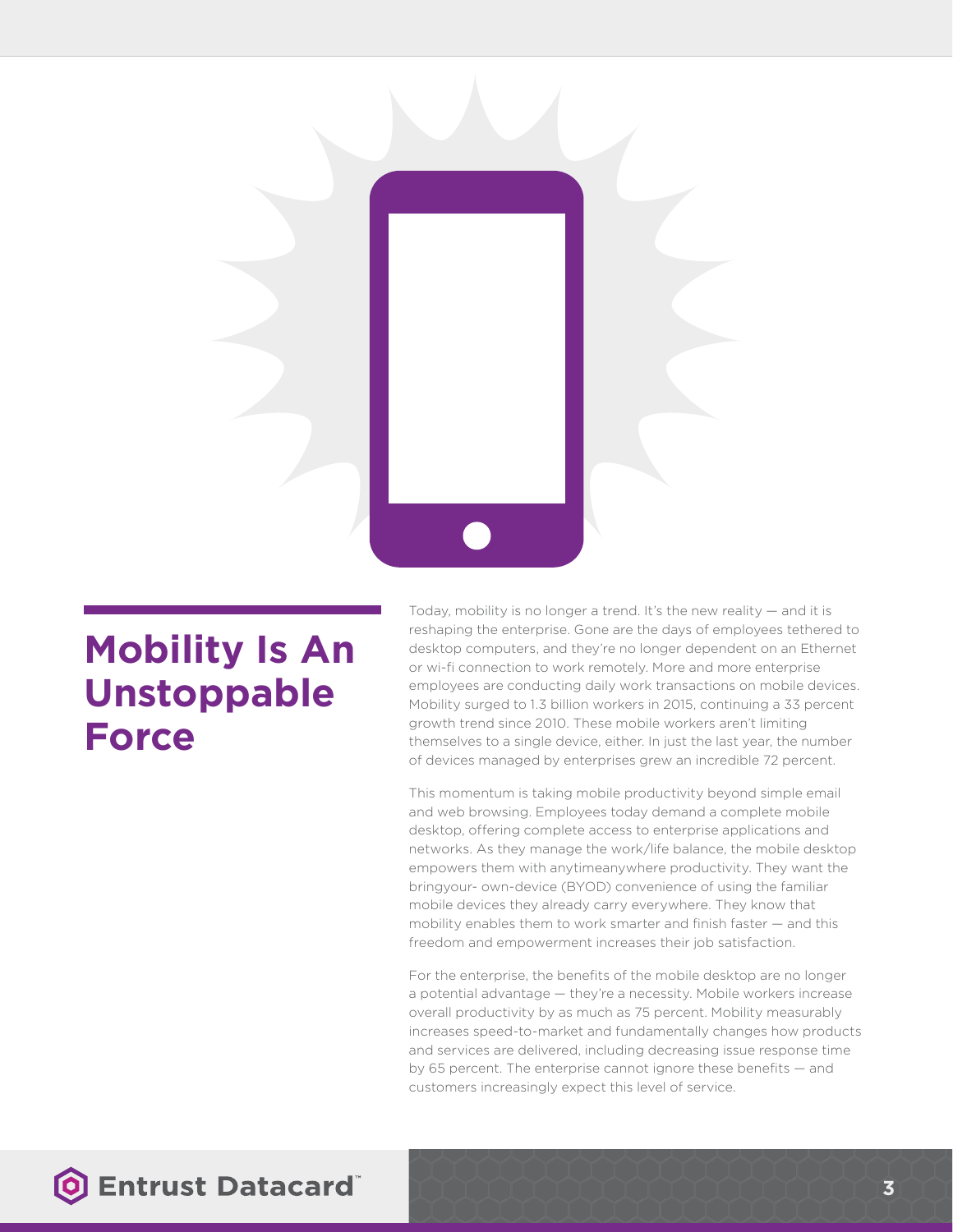# **The Need For A Mobile-Centric Solution**

#### New security challenges of mobile

Employees are used to the convenient mobile experiences they get as consumers, and they expect this same level of convenience from the mobile desktop. They want to use the applications they like best, to connect from anywhere, and to make transactions with a simple touch. But this shift dramatically changes the enterprise security paradigm. Mobile workers create and exchange data well outside traditional enterprise security boundaries. They connect to the VPN, send email and access web-based applications — all outside the firewall, often on personal devices. And the pressure isn't just internal. Evolving regulations create new compliance requirements for the enterprise.

This new world of work presents a major new challenge: How do you enable the incredible upside of the mobile desktop while protecting the enterprise that suddenly extends far beyond your firewall? How do you safeguard information while providing a frictionless experience for authorized users?

Traditional credentials simply can't solve this problem. They don't fit the mobile experience. Passwords are too vulnerable. They're easy to steal, and easier to hack. Worse, they add unacceptable friction for mobile users. Repetitive password entry slows them down. Managing multiple passwords is a hassle. Lost/forgotten passwords inhibit productivity and add significant IT costs.

**The mobile desktop requires a new approach to identity and access — built on the capabilities of mobile technology, and designed specifically for the mobile user experience.**

Hardware tokens and smart cards provide acceptable security, but aren't designed for the mobile user experience. Carrying around physical credentials is an added burden. Entering an 8-digit code for every login is tedious (and is fading away for traditional strong authentication, as well). And mobile devices don't come equipped with smart card readers. At best, this friction slows users down — at worst, it leads to workarounds that put the enterprise at risk.

To fully enable mobile as the new desktop, the enterprise must take a new approach to identity and access — an approach built on the capabilities of mobile technology, and designed specifically for the mobile user experience.

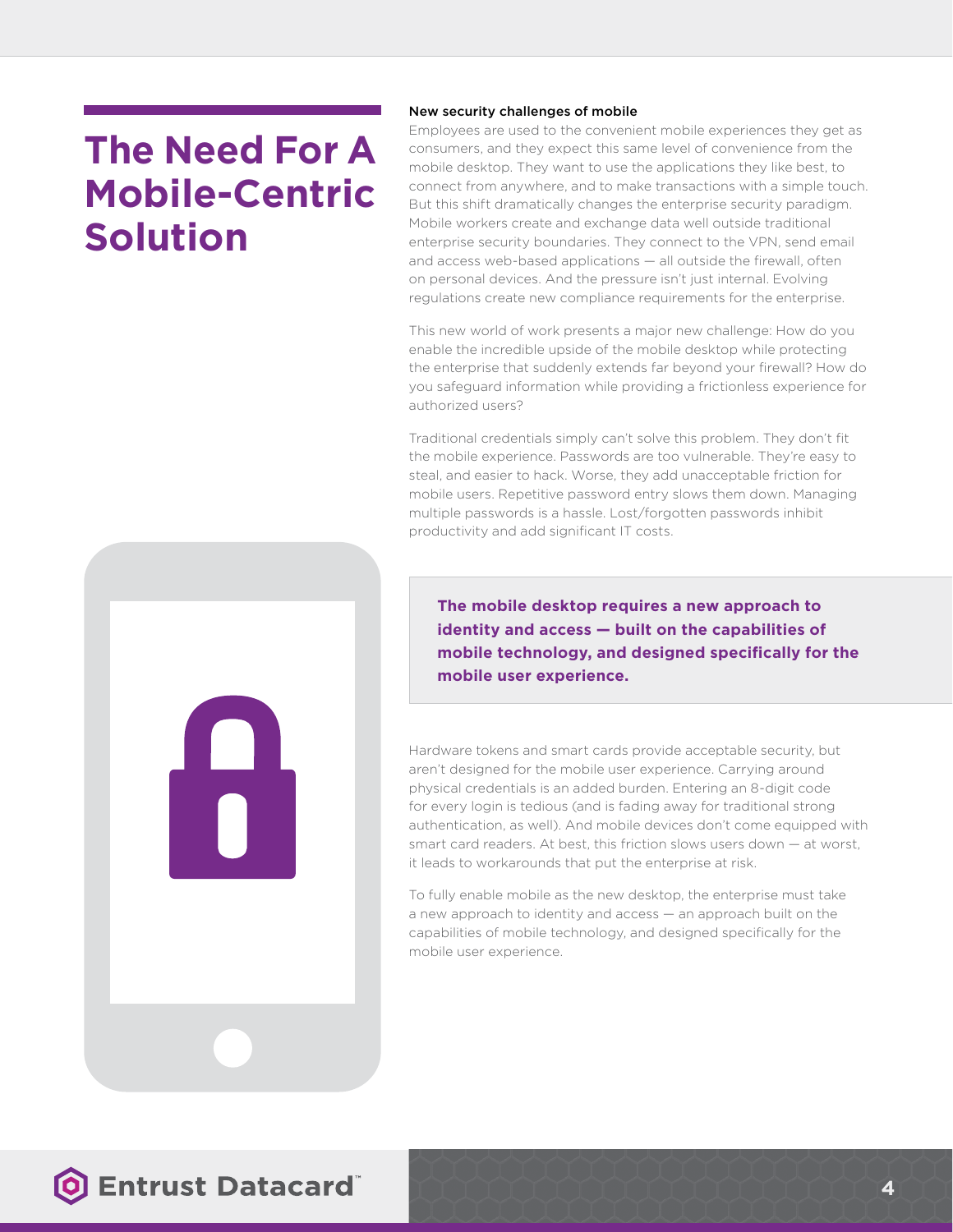

#### The power of mobile-embedded identity

A mobile identity solution, such as Entrust IdentityGuard, embeds a trusted identity in the mobile device itself, enabling secure and frictionless mobile work transactions. IdentityGuard establishes security by combining the unique capabilities of mobile technology (i.e. biometrics, push notifications) and strong PKI credentials. The mobile-embedded identity puts a virtual smart card on the mobile device, using strong PKI to authenticate the device. This approach allows users to authenticate their identities with the touch of a finger.

This approach creates a single, trusted mobile identity that enables a transparent and seamless user experience across a wide range of use cases:

- **O** VPN access authentication
- **O** Encrypted email
- **O** Digital signing
- **O** Web app access authentication
- **O** Non-mobile uses cases: Windows session log-on, two-factor authentication, physical space access

Users access applications and resources with the touch of a finger — no cumbersome passwords, OTPs or smart cards needed. They seamlessly navigate between apps, workflows and tasks. This convenient user experience maximizes productivity. This approach also elevates security, as mobile work transactions are protected by biometric user authentication and the strong PKI credentials working silently in the background to validate the secure mobile device.

**Users access resources with the touch of a finger working faster, working smarter.**

# **Empowering The Mobile Desktop**

Mobile is the new desktop, and empowering this new world of work begins with creating trusted mobile identities that enable secure mobile work transactions. Trusted mobile identity demands a mobile-centric solution. Enterprises can leverage a mobile-embedded identity solution such as Entrust IdentityGuard to provide the secure and frictionless experiences that allow the enterprise to use mobile devices the way they were intended — enabling anytime-anywhere productivity and empowering employees to work faster — and smarter.

### **O Entrust Datacard**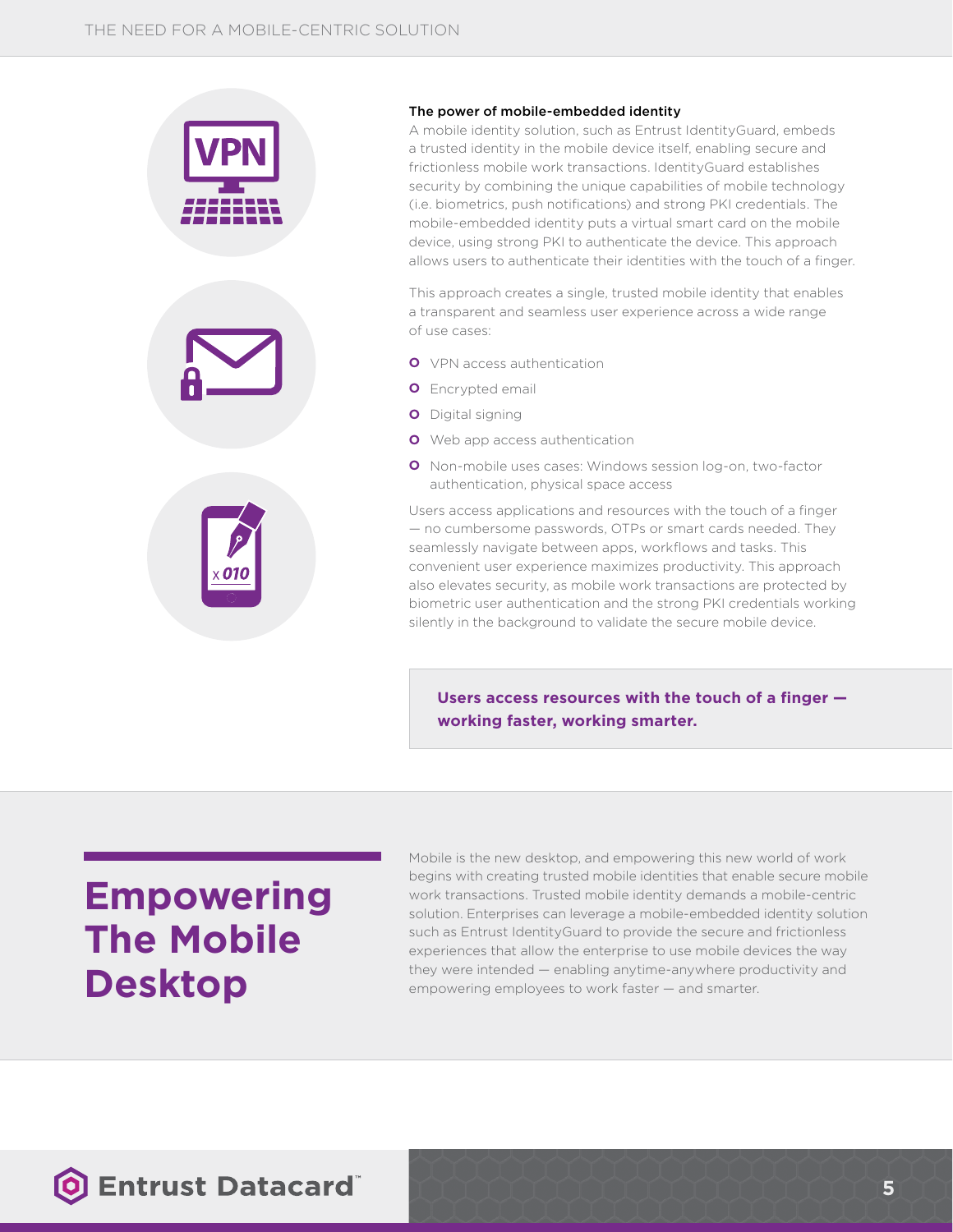### **Entrust Datacard™**

### **Contact Your Trusted Advisor Today**

Phone: +1 952 933 1223 www.entrustdatacard.com info@entrustdatacard.com

#### MOBILITY IS RESHAPING THE ENTERPRISE





ENTERPRISE MOBILE DEVICES Grew by 72% in the last year



### **MOBILITY BENEFITS EVERYONE**



Convenience & Job Satisfaction



**CUSTOMERS** 65% faster issue response time

**ENTERPRISE** 75% increase

in productivity

### **SHIFTING SECURITY CHALLENGES**



DATA OUTSIDE THE FIREWALL

BYOD

#### **KEYS TO EMPOWERING THE MOBILE DESKTOP**



**THE SOLUTION: MOBILE-EMBEDDED TRUSTED IDENTITY**